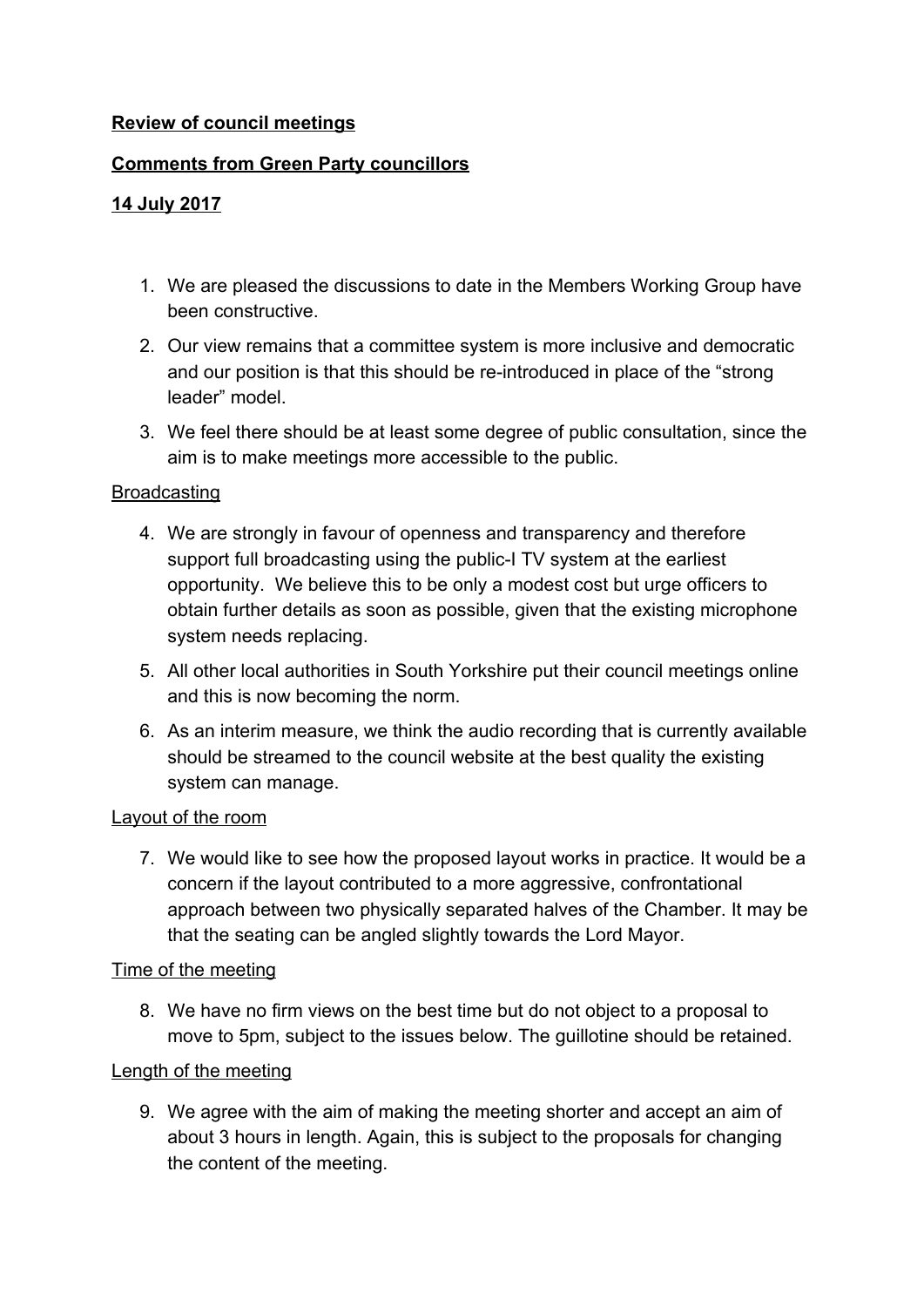### Petitions and public questions

10.We would like to maintain the current time of up to 1 hour for petitions and public questions.

# Ordinary petitions

- 11.We think there should be no formal change to the current scheme for petitions. We strongly feel it should be the right of the public to bring any petition or any question to any public meeting of the council.
- 12.Where petitions are presented, we would like Cabinet Members to shorten their responses just so that they just respond to the request in the petition briefly without making a speech. This is to save time in the meeting and to get to the point, for the benefit of members of the council and of the public.
- 13.Whilst the public should not be restricted from bringing petitions to the full council, it may be that some members of the public do not realise the full council is not a decision-making body. We therefore suggest that better information is given to petitioners as to possible committees and the advantages of each option so the petitioners can make an informed choice.

### Public questions

- 14.There has been slippage into members of the public regularly making speeches from the gallery. Whilst some context may be required, we would like to see a clear expectation that questions are limited to questions only. July's council meeting was better than usual in that the Lord Mayor actively called the public's attention to the need to ask questions. This could be supported by written guidance to questioners.
- 15.As with petitions, we would like to see Cabinet Members respond as concisely as possible, by answering the question rather than by making a speech.
- 16.Both these steps will save time in the meeting and help retain the public's interest in proceedings.
- 17.Where a Cabinet Member decides to respond in writing, a copy of the response should be placed on the website as a matter of routine.
- 18.We do not see any need to change the petitions scheme in respect of the 5,000 or 2,500 – signature thresholds.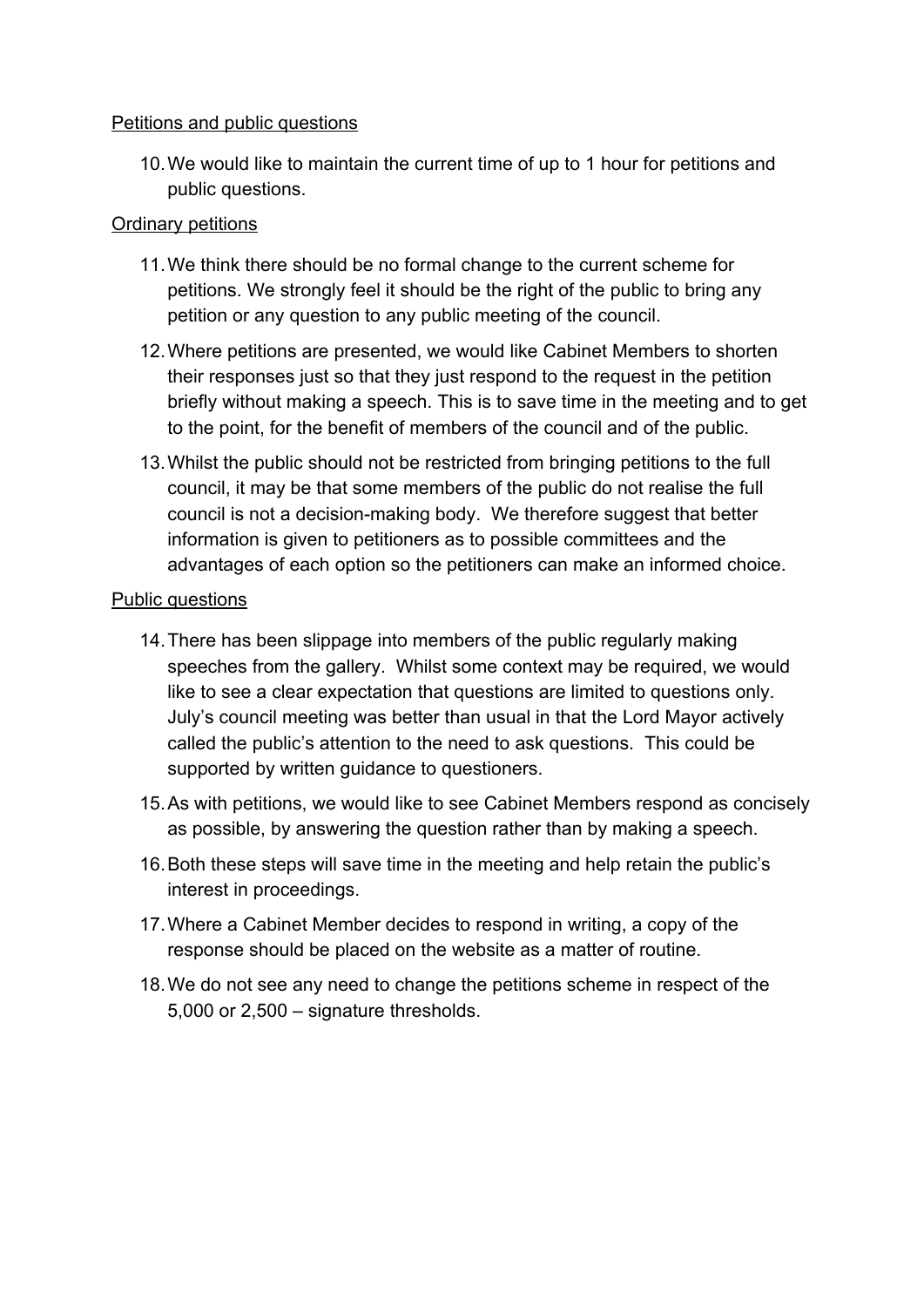## Members' questions

19.We think these should be held immediately after public questions with at least some time (say 20 minutes) for supplementary questions, as these are often topical and of interest to the public.

## Motions and amendments

### Number of motions

- 20.We do not agree with the proposal to limit the number of motions that Members can put and would prefer the issue of the proliferation of motions to be dealt with less formally – see below.
- 21.We agree with others that motions and amendments are the main system by which parties set out their political visions in the Council.
- 22.The practical effect of the proposal to permit only 3 or 4 motions on a 'politically balanced' basis is that the smaller parties would be muted in being unable to put forward any motions at all except once every two years.
- 23.We accept that not every item can be debated in full but we believe in principle that motions by all Members should be allowed. The real issue is which motions are selected for debate (currently, on the basis of a formula) and the quality of the debate. At present, there are no Independent Members but any change to the constitution would need to cater for this possibility. We think the other proposed changes would help to make meetings more effective. However, we think it is necessary to keep the guillotine.

### Time limits on motions

- 24.We agree with the proposal to reduce the time spent on each motion, for motions and amendments to be brought together where appropriate and for speeches to be limited. We agree with the proposal of 3 minutes for the proposer of each motion and amendment and 2 minutes for the seconder.
- 25.To avoid the concerns of repetition, we suggest the parties take steps to discourage members speaking unless, in exceptional cases, they really have something to add to the proposer and seconder's speeches.
- 26.We agree with the suggestion to have all the votes on a debate held together rather than after each amendment, as at present.

### Voting in parts

27.We believe that voting in parts is essential, although other proposals may reduce the need for this.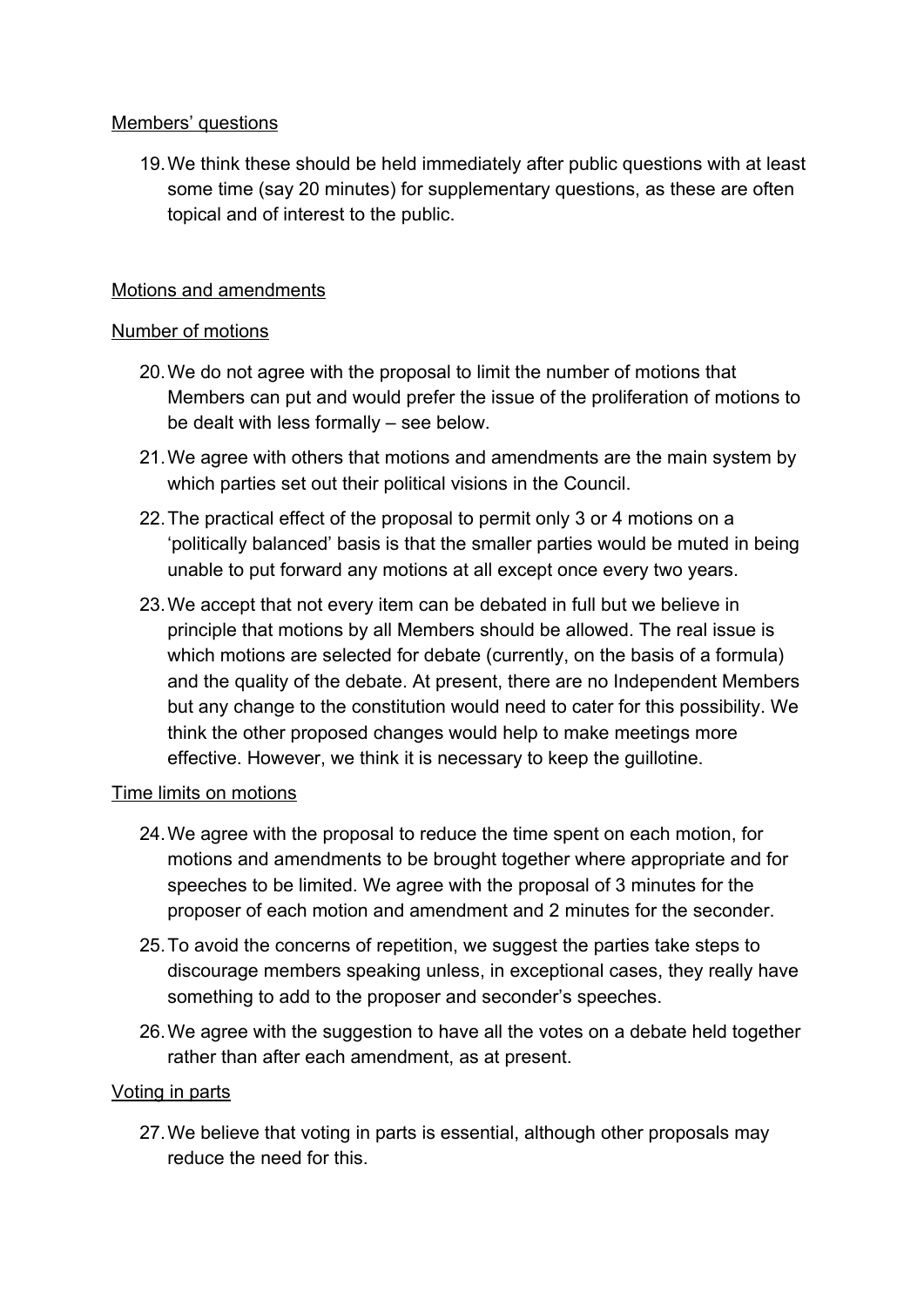### Number, length, and order of speeches

28.Where motions are put as an amendment to another party's motion and vice versa, we suggest these should be voted on together.

### Motions – content

- 29.We would like a "no bitching" rule: content that just criticises other national parties or their leaders has no place in a council debate. This should also have the effect of reducing the need to vote in parts.
- 30.Motions should not be brought unless their content is both relevant to Sheffield and relevant to the powers of the Council.

### Motions with cross-party support

31.Where motions have cross-party support– e.g. symbolic or congratulatory ones, we agree with the suggestion to have a declaration by the Lord Mayor. It is unhelpful to have a party debate, which makes it look to the public as if there is a dispute between the parties, when there is not.

### Deadline to submit motions

- 32.We think there is benefit to more discussion between the parties before the agenda is published. We therefore suggest we bring the deadline for submitting motions a couple of days earlier so that the parties can see where there is agreement before the agenda is published.
- 33.If at all possible, the amendments should be submitted before the agenda is published. Members of the public cannot get a true picture of the issues in debate unless both sides of the argument are shown.

## Agenda

34.Motions and amendments should both have descriptive titles. Both the proposer and seconder should be named on the agenda and the party of each member should also be specified, as this helps the public understand the proceedings without having to be familiar with each member.

## Motions in the guillotine

35.We believe time could be saved by dispensing with the formality of the Lord Mayor reading out the names of the proposer and seconder of each amendment, thus getting to the vote more quickly. This will be easier if the suggestions above are implemented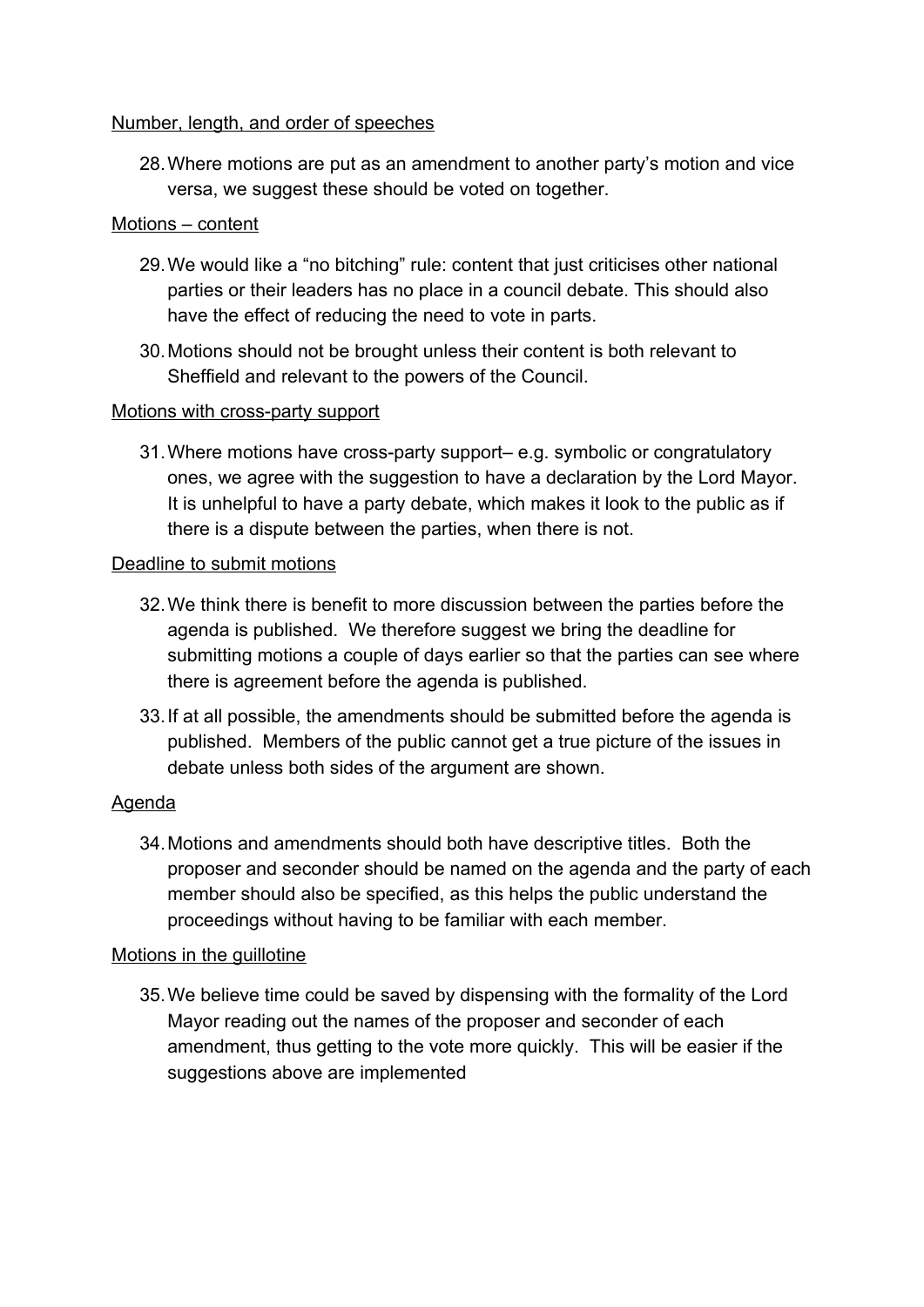# We therefore suggest the following order of events:

- Parties draw up motions, as currently. Motions must not contain party-political sniping directed at national parties or leaders. Parties should ensure motions are reasonably short (3 or 4 paragraphs)
- $\bullet$  Draft motions submitted  $-2$  days before the present deadline
- Parties review each other's motions and agree which attract cross-party consensus (possibly with agreed modifications). They should also agree any motions which should be consolidated or dealt with together – i.e. if covering the same topic.
- Parties submit amendments

# Agenda published

Prior to council meeting:

- Petitions received petitioners given advice and options on which meeting they want to present their petition to.
- People in public gallery given information on only being able to make a speech if presenting a petition. Otherwise, limited to asking questions.

## Council meeting:

- Lord Mayor reminds all to be concise etc.
- $\bullet$  Public petitions and questions up to an hour
- Questions to be actual questions
- Cabinet members to respond briefly to the question and without making a speech.
- Members' questions including supplementary questions on topics not on the agenda for debate.
- Motions where consensus is reached announcement by Lord Mayor (possibly with formal proposer and seconder)
- Motions for debate
- Order of speakers for each debate:
	- Proposer and seconder of motion (3 mins and 2 mins)
	- Proposer and seconder of first amendment (3 mins and 2 mins)
	- Proposer and seconder of second amendment (3 mins and 2 mins)